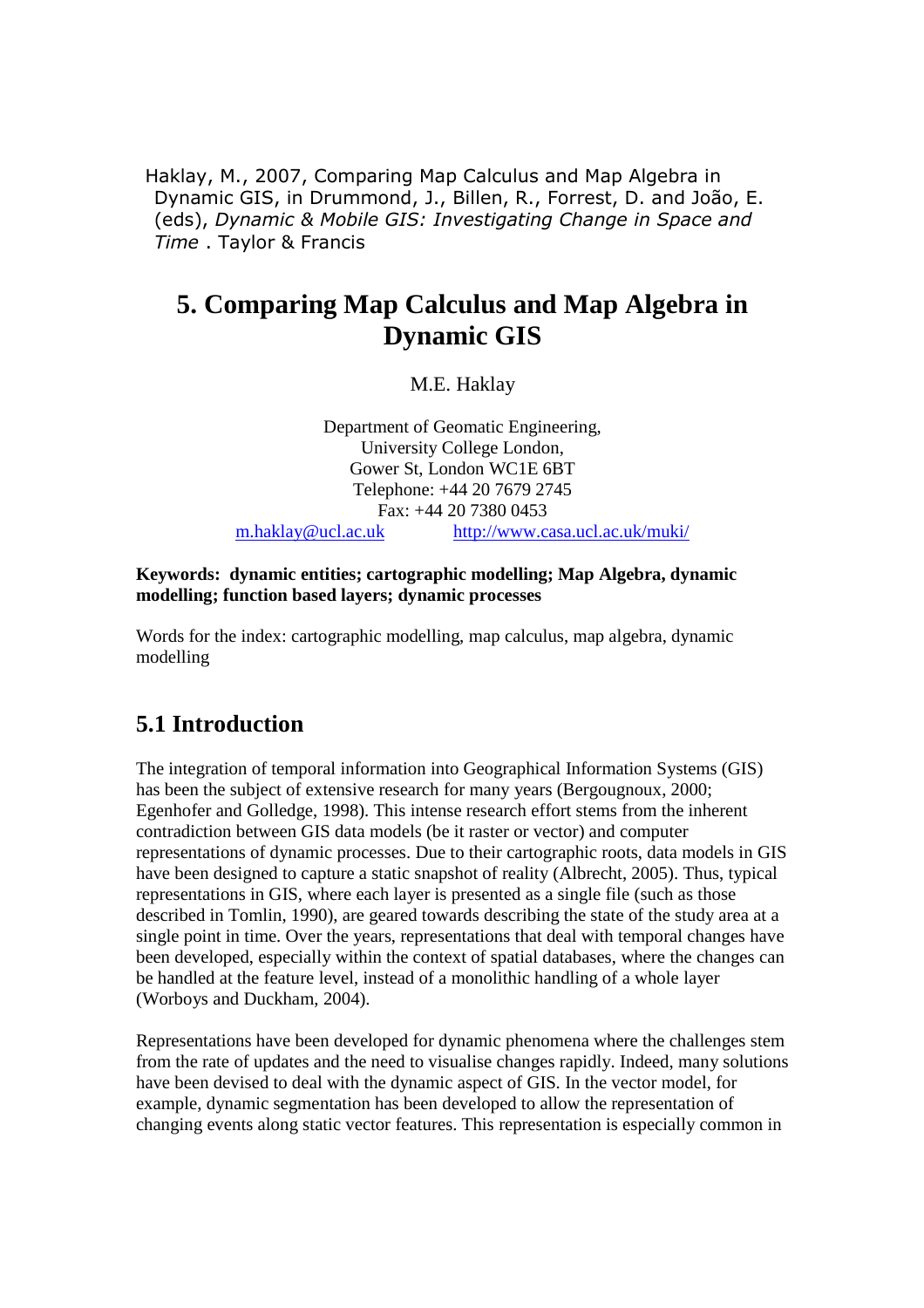transport applications of GIS (Longley *et al*., 2001). In the raster model, dynamic modelling capabilities have been developed and implemented within packages such as PCRaster (Van Deursen, 1995) or IDRISI (Park and Wagner, 1997).

Despite these developments, the modelling of dynamic entities and processes in a GIS is still an active research issue (Couclelis, 2001; Laurini, 2001). The reason for this continued interest, as Laurini (2001) noted, is that there are many applications in which real-time dynamic representation is required. These applications range from environmental monitoring of pollutants to the management of a vehicle fleet. The recent advances in real-time location tracking, communication, digital mapping availability, and the continued increase in computing power make these types of applications feasible, at least technically. As the technical challenges of implementing dynamic GIS diminish, researchers are now free to focus on the theoretical and conceptual challenges of the integration of temporal and dynamic aspects within GIS in novel ways.

This chapter focuses on Map Calculus (Haklay, 2004) and its potential applications in dynamic GIS. Map Calculus is an alternative to current representations in GIS, and is based on the use of function-based layers in a GIS (Haklay, 2004). A function-based layer is defined as the symbolic representation of a mathematical and spatial function. Map Calculus is best explained by comparing its core concepts to the current practice of representing surfaces in GIS in grids (rasters). The use of functional representation of layers existed in computer models in meteorology for many years (Goodman, 1985) and is being used in some global climate models, but it was not adopted in GIS and spatial analysis. The main strength of the new representation is the ability to treat analytical layers (layers that are based on manipulation of real world observations) in their symbolic form, in a similar way to the manipulation of mathematical functions in software packages such as MATLAB. This can increase the GIS analytical toolbox and open up new directions in spatial analysis research.

In this chapter, the application of Map Calculus for dynamic GIS is examined and explained through the comparison with Tomlin's (1990) Map Algebra and Cartographic Modelling. The reason for this comparison is the link between Map Calculus and Map Algebra at the conceptual level, as explained in Haklay (2004), and the long use of Map Algebra and Cartographic Modelling (Tomlin and Berry, 1979) in environmental modelling and in dynamic GIS. Of course, dynamic GIS can be implemented in vectorbased or object-based representations. However, the comparison of Map Calculus to these representations is beyond the scope of this chapter.

This chapter opens with a general comparison of Map Calculus and Map Algebra and Cartographic Modelling using an interpolation function and a simplified environmental model. Through these examples, the main principles of Map Calculus are explained and clarified. The following section moves to discuss the challenges of dynamic modelling in GIS, exploring the ways in which it is implemented in Map Algebra (Tomlin 1990) and in PCRaster (Van Deursen, 1995) and outlining how such models can be implemented in a Map Calculus-based system. The chapter ends with conclusions and future directions for research.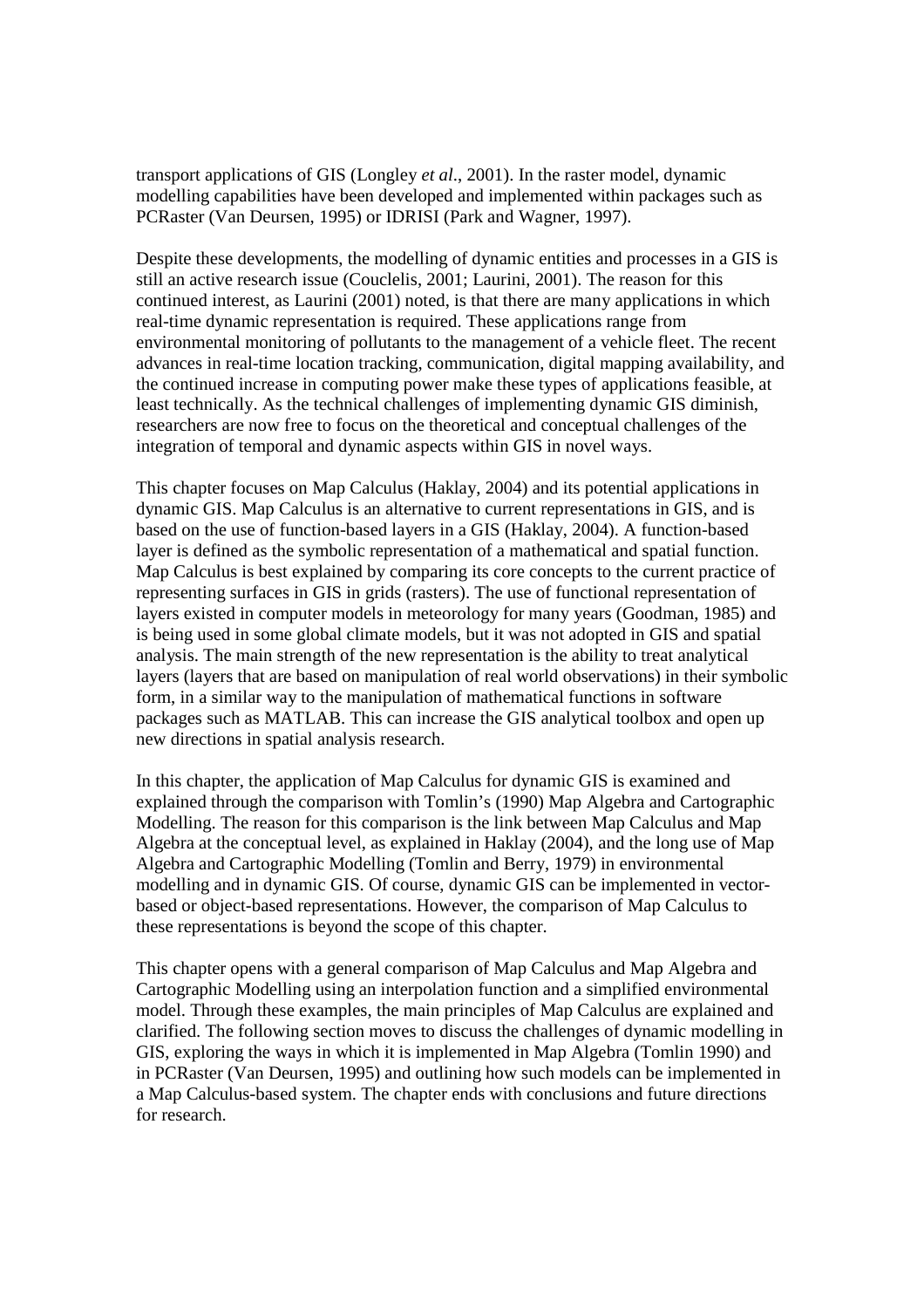### **5.2. Comparing Map Algebra and Map Calculus**

#### **5.2.1 Implementing spatial interpolation**

The comparison of Map Calculus with Map Algebra provides a way to explain the main principles of Map Calculus, by allowing the reader to contrast them with the more familiar procedures of Map Algebra and Cartographic Modelling. For a detailed conceptual outline of Map Calculus see Haklay (2004). To make the comparison concrete, two common procedures in GIS are used here: the creation of an interpolated surface, using Inverse Distance Weighted (IDW) function and the implementation of a spatial model through overlay functions. Naturally, these two examples do not reveal the full range of GIS operations that are available under Cartographic Modelling and Map Algebra (Tomlin, 1990) which include local, neighbourhood and zonal operations. However, within the confines of this chapter, the two examples set the scene for the discussion of dynamic models in the next section.

IDW is a common interpolation method and it is used widely within GIS. Like all interpolation functions, IDW operates on a set of sampled points (L1,L2,…Ln) and calculates the value for a new location L' by using the following equation:

(5.1) 
$$
L = \frac{\sum_{i=1}^{n} \frac{1}{d_i^p} L_i}{\sum_{i=1}^{n} \frac{1}{d_i^p}}
$$

where  $d_i$  is the distance from  $L'$  to the location  $L_i$ , and  $p$  is a power of the distance. Usually, the search radius is taken as a parameter of the function to limit the influence of remote data points. It is noteworthy that implementation of IDW function has been used for GIS research since its early days (for example Shepard, 1968).

In a GIS where Tomlin's Cartographic Modelling is implemented, IDW will be calculated in the following way. First, the user selects the spatial extent of the area for interpolation. Next, the user sets the spatial resolution (pixel size) of the grid that will be used to store the result of the IDW function. The next stage includes the main computational step – for each pixel, the computer takes the co-ordinates of the centre of the pixel, and uses them to calculate the IDW value for the cell. This is done by selecting data points from the search radius and including them in the calculations. The final value is stored in the pixel. Once all the values for all pixels have been calculated, the system writes the grid file and stores it on a mass storage unit – usually a hard disk – for future use. This process is represented in Figure 5.1(A).

In Map Calculus-enabled GIS, when the user requests the GIS to calculate the function, the system will register the manipulation in a symbolic form. If the point set is the layer "Height values", then the system will register a new layer as:

(5.2) 
$$
\text{IDW}(\text{``Height values''}, \text{P}_1 \ldots \text{P}_n)
$$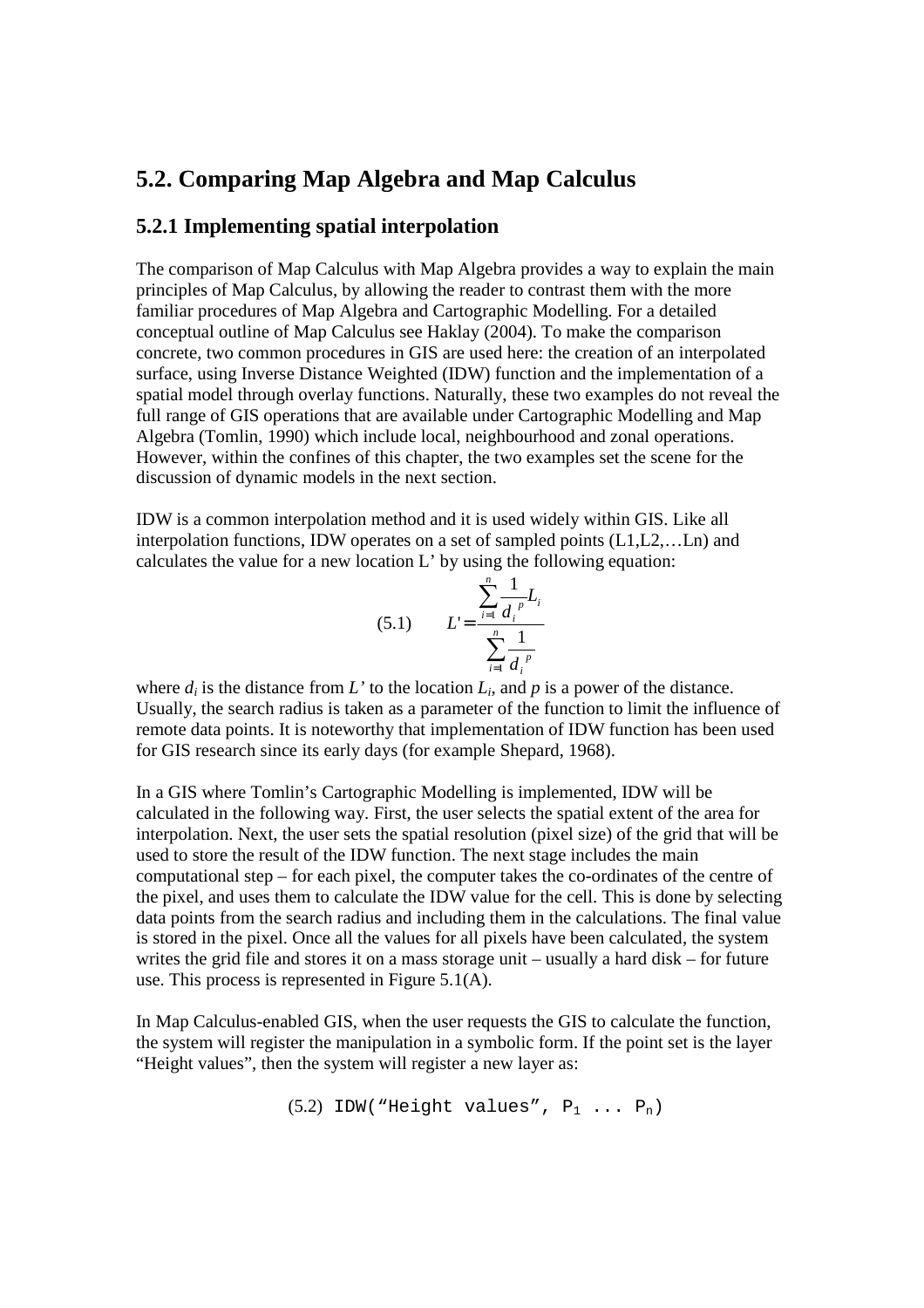where  $P_1$  to  $P_n$  are the parameters needed for this instance of the generic IDW formula. These will include search radius, the number of points that can be included in the computation etc. The procedure for the definition of a function-based layer does not require any computation, but only the functionality to record the fact that the user made a decision to apply the function  $f$  to the data set  $x$  with parameter set  $p$ . Given the layer "Height values", with the field "Z" holding the actual values, search radius of 1000 units, power of 2, and a maximum of 12 neighbouring points, the internal representation of the layer can be:

Function -> "IDW" Layer -> "Height Values" Parameters -> ("Z",1000,12,2)

The stored definition of the layer can be used in other layers which are based on it, as explained in the next section. The computation of the function happens when the user requests the GIS to visualise the layer. When this happens, the GIS will calculate the value of the function for each pixel on the active display area of the screen. The GIS can use parameters, such as screen resolution and the current scale of the map, to minimise the amount of calculations. For example, if a user uses a common screen resolution of 1024x768, then the effective area of the map in a common GIS package (such as ArcGIS) is approximately 800x600 pixels, due to the elements of the graphical user interface which occupy the rest of the screen, such as the title bar, the status bar, and toolbars. The active area requires about 480,000 calculations – not a major load on modern central processing units (CPUs).

Within the active area, each pixel's location can be calculated by using the current scale of the map, and the area on which the user is focusing. This will provide the definitions for the co-ordinates of each pixel. As the user zooms out or in, the scale of the map changes, and new calculations for the currently displayed area are carried out. Hence, to the system's user, a Map Calculus-enabled GIS behaves in the same way as any other GIS. This process is depicted in Figure 5.1(B).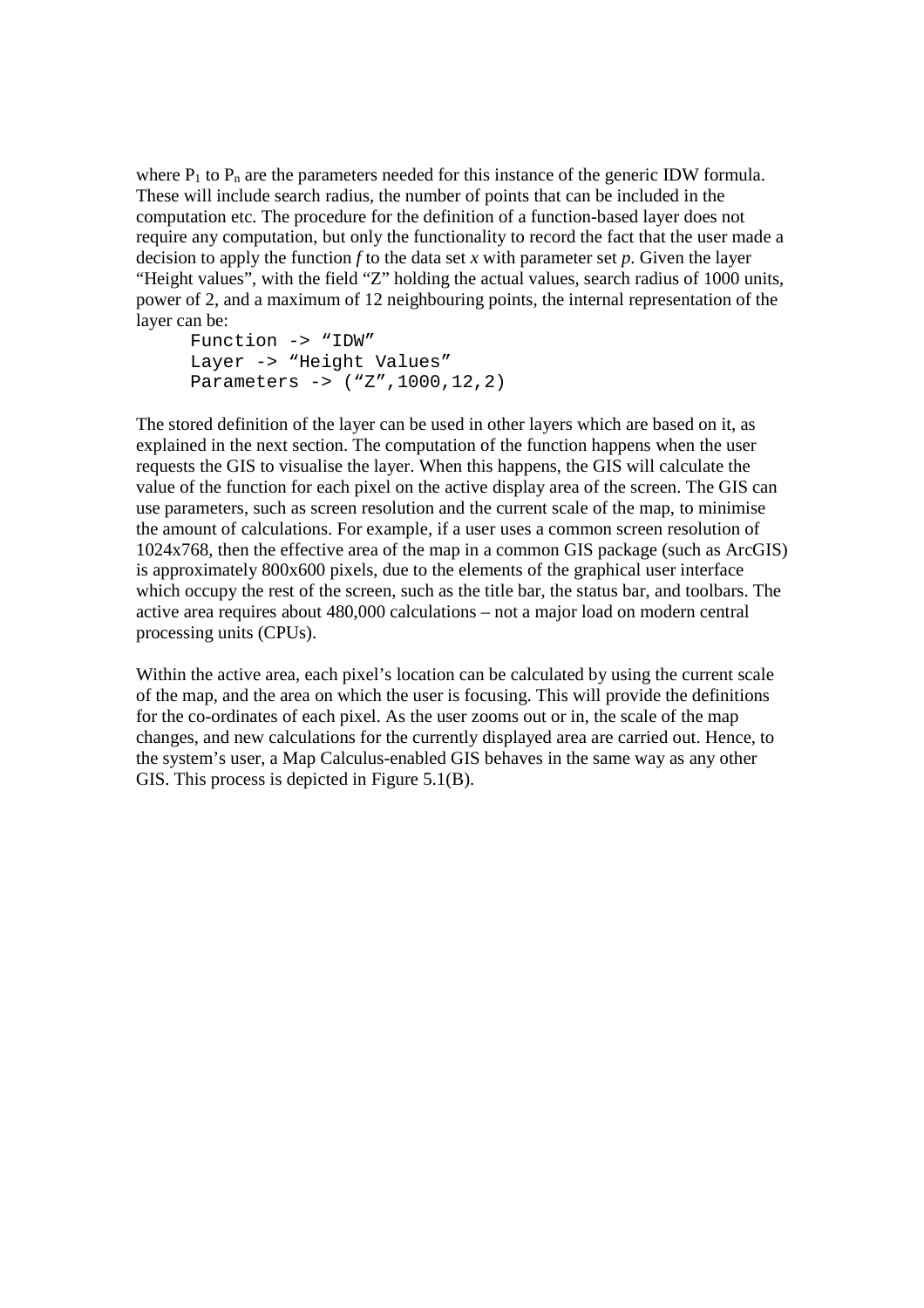

Figure 5.1 – Computation of a function in a standard GIS (A) and in a Map Calculus-enabled system (B)

Another scenario for calculation occurs when the user wants to explore the grid with other (existing) grid layers. For this, Map Calculus-enabled GIS will have a separate interface that will allow the user to define the extent of the area to which the output is required and the resolution of the output grid. This grid will be produced in the same way as in standard implementations, by calculating the value for each pixel and producing a file.

#### **5.2.2 Site Suitability Analysis**

The major difference between Map Calculus and Tomlin's representation occurs when a set of layers is manipulated in order to complete an analytical task. For example, assume the problem that the user would like to solve is to create a suitability map for the construction of a wind farm in a study area of 10 km by 10 km. There are three wind farms in a given area, as well as five farm buildings. A data set of height values for sample points in the study area was assembled through a field survey. The suitability criteria is that the location must be within 1 km of an existing farm building, but over 1.5 km from an existing wind farm and in an area with a height over 500 m above sea level. The steps of the analysis are presented in Figure 2.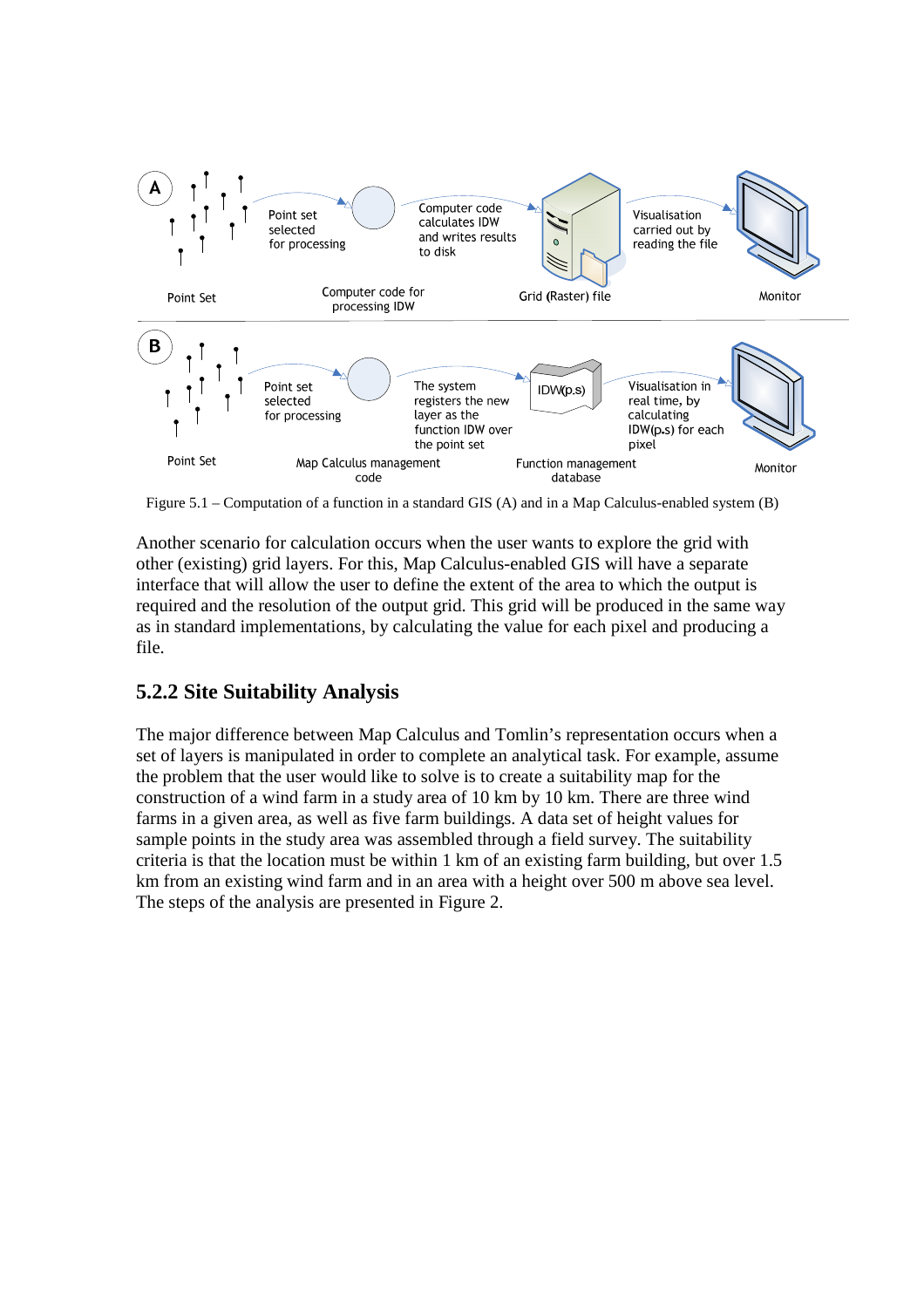

Figure 5.2 – Cartographic Modelling of Site Suitability Analysis

In a standard GIS representation it is common to use Tomlin's (1990) Map Algebra for such a task. Map Algebra provides a range of mathematical and spatial operations that can be carried out on a single layer (i.e. calculating slope) or between layers (i.e. adding cost surface to road network). This enables the user to construct sophisticated models by using these mathematical and spatial operations to merge layers. In each step of the process some operations are defined on grid layers, and, importantly, the output is a grid layer, too.

Thus, in its most generic form, the manipulation of grid layers in Map Algebra operates in the form:

(5.3) OutputRaster =  $f(InRaster_1, ... InRaster_n, P_1, ... P_n)$ 

where the function *f* will have 0 or more input layers (InRaster<sub>1</sub>, ... InRaster<sub>n</sub>) and 0 or more scalar parameters  $(P_1, \ldots, P_n)$ . In any function, there will be at least one input layer or parameter. The most notable aspect of this form is that each operation will result in an output layer which will be a grid. For example, the IDW function that was described in equation (5.3) can be represented in Map Algebra as: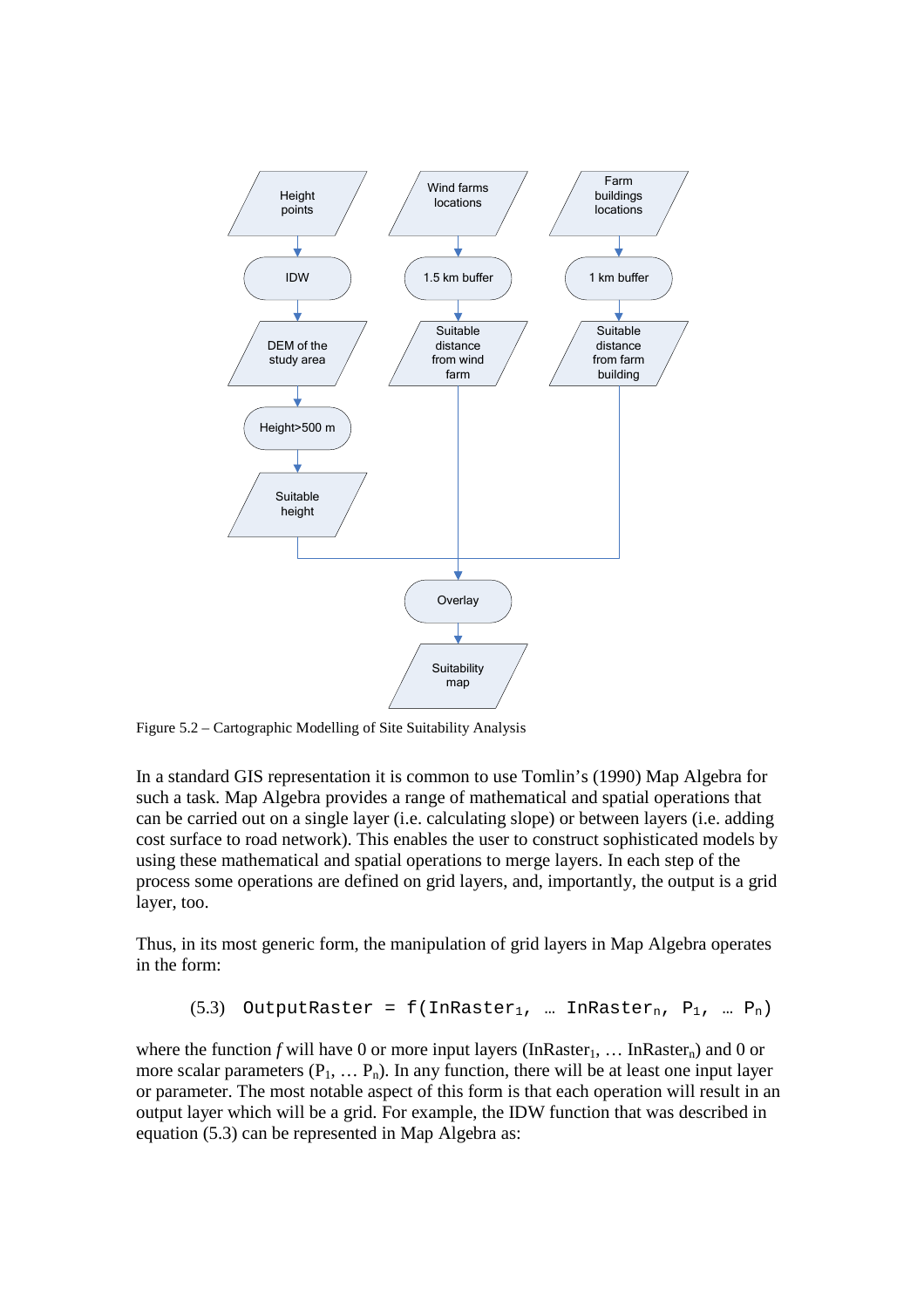$(5.4)$  IDWHeight = IDW("Height values",  $P_1$  ...  $P_n$ )

Importantly, the difference between this form and the one presented in equation (5.2) is that in Map Calculus, the computation ends in the definition of the layer, whereas in Map Algebra, the computation ends with the production of the grid layer *IDWHeight*.

Operationally, in Map Algebra, the analysis of the site suitability problem will require the creation of five or six grid layers that will be used during the process: the IDW grid, followed by a grid containing areas above the required height, two buffer grids and the final suitability grid. In some systems, Map Algebra operations are limited to binary operation, and thus the overlay will require two steps and a temporary grid. As noted, our study area is 10 km by 10 km, and, therefore, the relevant area for the analysis can be calculated as follows: there are 5 farm buildings, and the new wind farm can be located within 1 km from an existing building. Thus, the area that is potentially suitable for the new wind farm is 15.7  $km^2$ . Despite this, if the user selects pixel resolution of 5 m, the process includes up to 24,000,000 computations of which 83.3% are redundant. These excessive computations might lead to operational compromises such as a decision to increase pixel size, which reduces the overall accuracy of the model.

It is also notable that, while the cost of digital storage has reduced dramatically in recent years, the management of multiple grid layers is still a technical and practical problem. While the latest version of ArcGIS has no limitations on the size of a grid layer, creating a grid of 23,000x23,000 cells of random floating point numbers will lead to an output file of 2.147 gigabytes (ESRI, 2004). Thus, a model with multiple grids can lead to very significant data volumes.

In Map Calculus, the use of symbolic representation of the layers guarantees very efficient storage. In the case of the earlier analysis, the process will include only one output and this may be produced only at the end of the modelling process. The GIS will operate as follows. First, the system will record that the user requested to perform the function IDW over the "height points" layer, as well as the buffers. The internal representation may look like:

| Layer ID | <b>Layer definition</b>               |
|----------|---------------------------------------|
|          | IDW("Height points","Z", $100,12,2$ ) |
|          | Buffer("Wind farms", 1500)            |
|          | Buffer("Farms", 1000)                 |

As noted, each function includes reference to the input data set, and a list of parameters for this instance of the function. Hence, IDW holds four parameters as explained in the previous section. In the buffer functions, the parameter provides the distance in map units (metres in this case).

The next stage is to create the model. This can be represented in the symbolic form: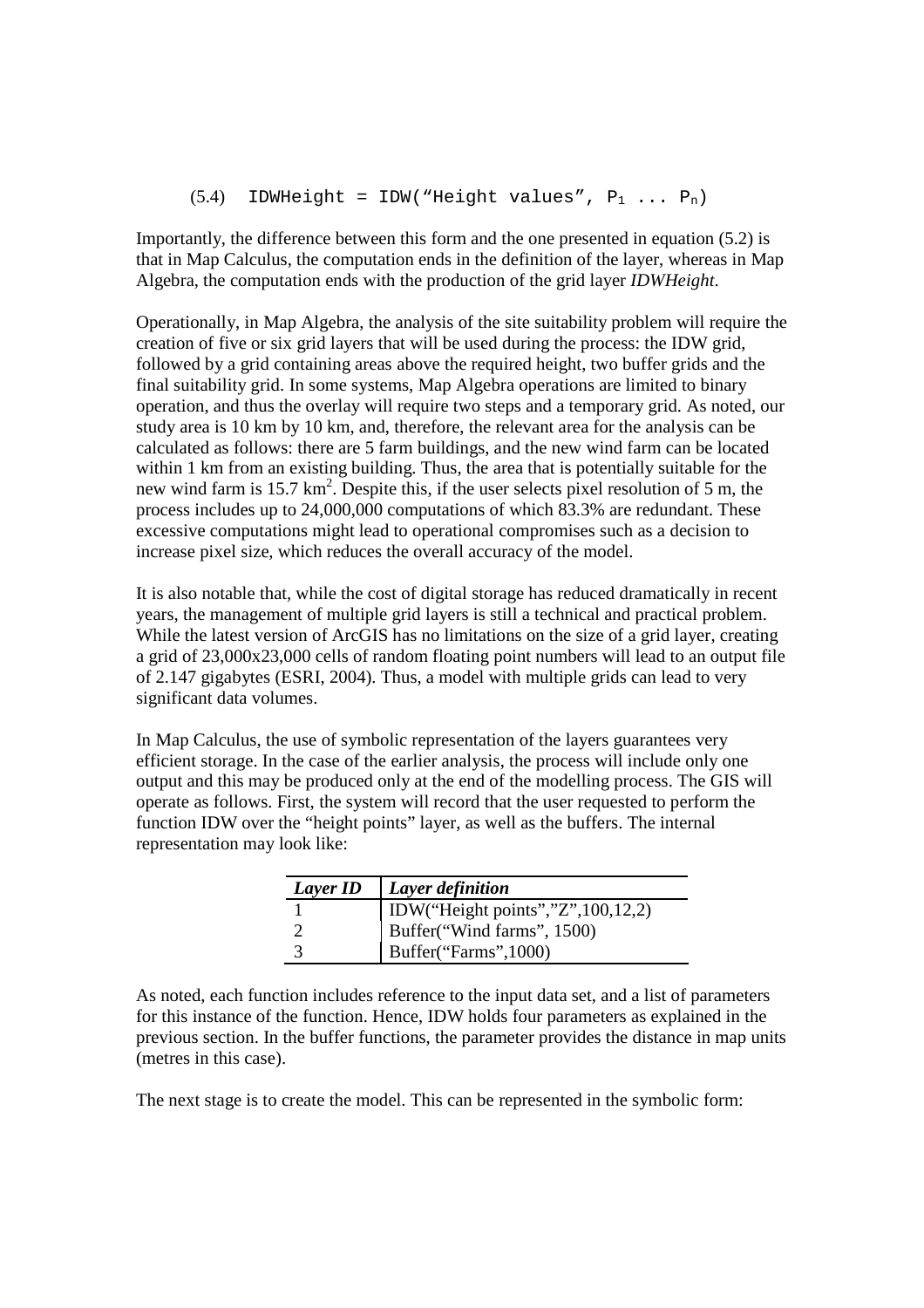```
(5.5) Locate(Value(IDW("Height points","Z",100,12,2))>500
     & Outside(Buffer("Wind farms", 1500)) & 
     Inside(Buffer("Farms",1000)))
```
where *Locate* is a function that locates areas; *Value* provides a selection of output values from a surface function; and *Outside* and *Inside* are the definitions of the locations outside or inside the defined layer.

The final step is the visualisation of the map, possibly by creating an output grid file. In a Map Calculus-enabled GIS, the computation will include optimisation – before turning to calculate the more complex IDW function, the system will evaluate the other parts of the equation and find the area that incorporates layers 2 and 3. The resulting area will be the only part of the map for which IDW calculations will be carried out. The values will be compared to the value in the equation, and only areas above the required threshold will be marked on the final map.

This method of computation provides more precise results than it is possible to achieve with typical Map Algebra implementations, because of the compromise in pixel size that was explained in the previous section. This is especially relevant when a complex model is being computed, where it is more likely that users will choose large pixel size to allow faster computation, as the selection of small pixel size has a knock-on effect on the whole process. Another problem emerges in Map Algebra when data is computed with different pixel sizes, or when there is some shift in the origin of the grid, and, therefore, the pixels from one grid do not match the pixels of the other grid accurately. In such cases, the binary operation needs to take into account the process of combining the two grids and this introduces errors into the model. All this is eliminated in Map Calculus, as the computation is carried out in the last step in a way that takes into account the full model and the specific aspects of each function that is being used in it.

## **5.3. Dynamic modelling in Map Algebra and Map Calculus**

#### **5.3.1 Spatio-temporal problem solving**

In their original form, Cartographic Modelling and Map Algebra did not have explicit dynamic capabilities. Temporal aspects of geographical problems were translated into static representation. For example, assume that a goods delivery company is managing a vehicle fleet. The location of all vehicles is known, as they are equipped with satellite navigation systems and radio equipment. Information about the average speed in each road in the study area is provided in real time via traffic monitoring. As part of the system, the designers want to integrate the functionality to calculate the maximum travel time of each vehicle back to the warehouse. In this case, the Cartographic Model shown in Figure 5.3 applies.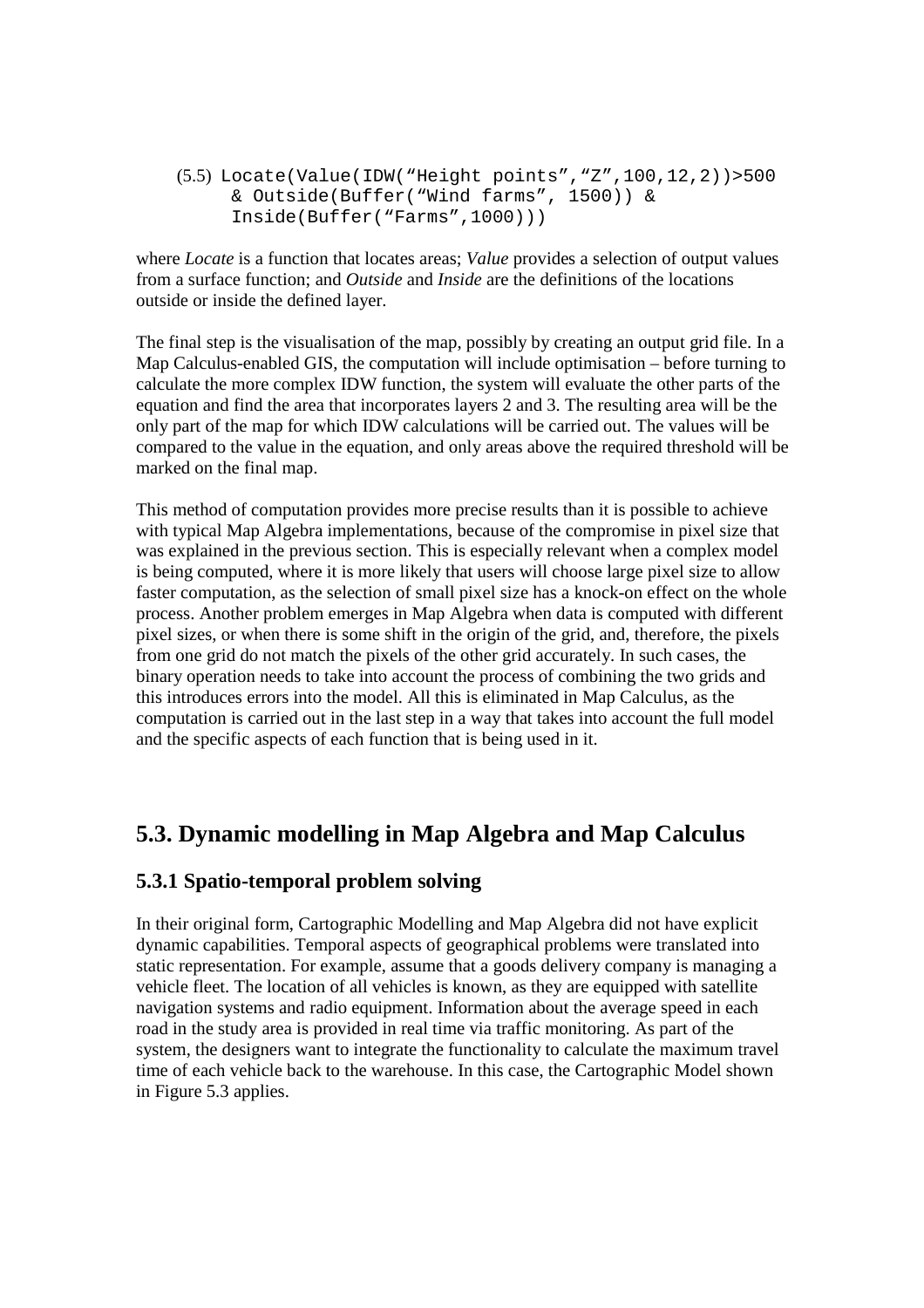

Figure 5.3 – Cartographic Modelling of Vehicle location analysis

The process in Figure 5.3 uses three input data sets – the location of the warehouse, the location of the vehicles and a map of the roads in the area. Following Tomlin's method (1990, p. 143), the first step in the computation involves reclassifying the different roads according to their travel speed, by associating a lower value with roads on which it is possible to travel fast, and vice versa. Areas that are not part of the road network are classified as "no data", to indicate that they should not be part of the calculations.

The map with the classified road network is then used to construct the travel-time map. For each location on the map, the distance from the warehouse is calculated. First, a network distance from the warehouse is calculated for each pixel, and information about the different classes of roads along the path is summarised. This information is then used to calculate the travel time by dividing the average speed for each type of road by the length of the segments belonging to this type on the path. The final value is then stored back in the pixel, representing the travel time from this point to the warehouse.

Once the travel time has been calculated, the location of the vehicles can be taken from their logs. Because it is assumed that the satellite navigation co-ordinates can give an inaccurate location of up to 30 metres and, therefore, the location can potentially be a location with "no data" value, a 50-metre buffer is created around each vehicle location to ensure that the observation is associated with a road.

The final step of the computation involves finding the pixel within the buffer with the highest time value. This procedure should be performed for each vehicle, and the output values will provide the requested answer.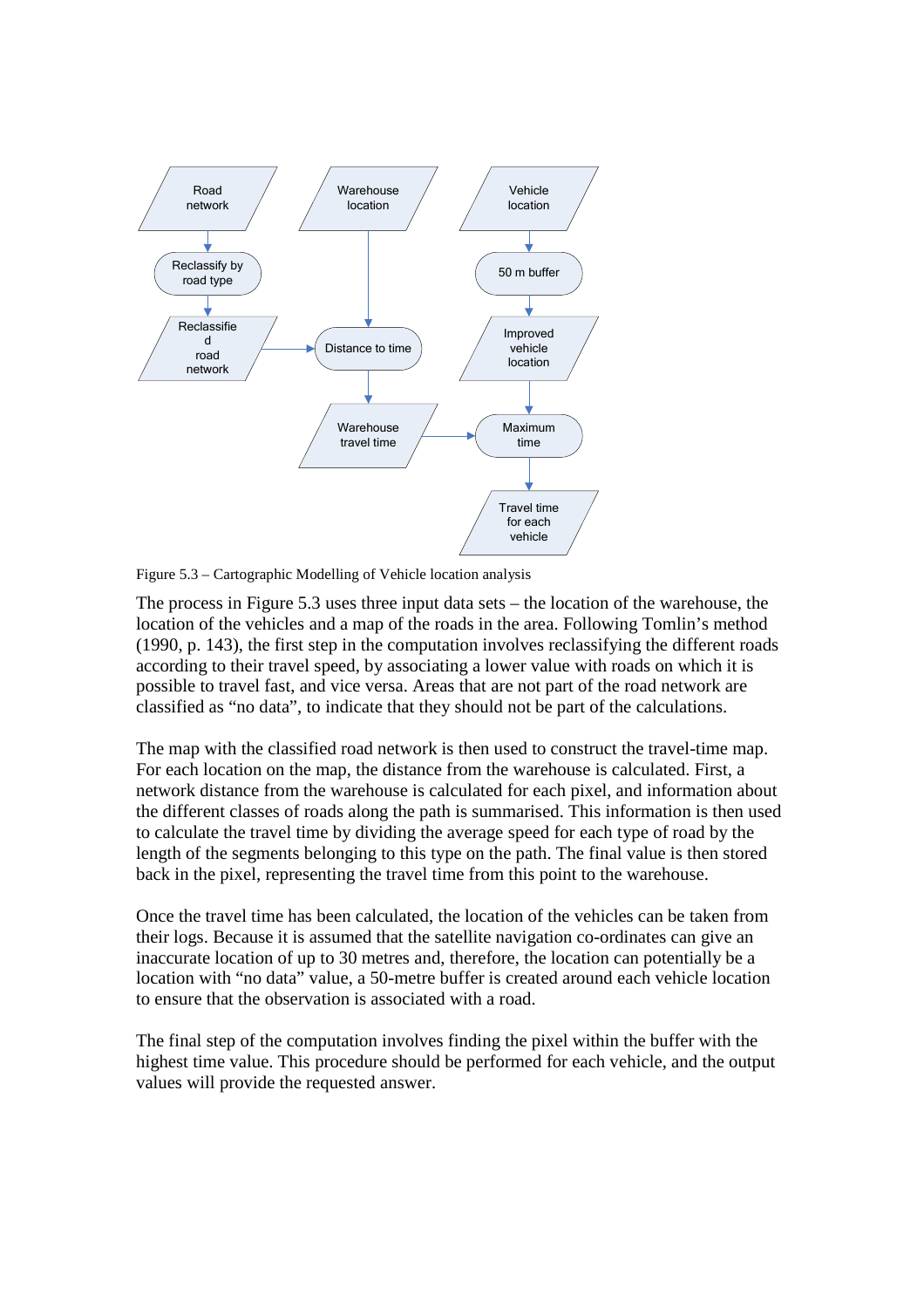The Cartographic Modelling procedure requires the creation of four grid layers within the model. It can be assumed that there is no need to compute the road network connectivity model in each run of the model, but all the rest of the information should be computed in real time – the association of road segments with average speed, the location of the vehicles, and the shortest path of the vehicles to the warehouse. This is another class of Map Algebra functions:

 $(5.6)$  Values = f(InRaster<sub>1</sub>, ... InRaster<sub>n</sub>, P<sub>1</sub>, ... P<sub>n</sub>)

where, as in equation (5.3), the input is a set of grids and parameters, but the output is a set of values.

In Map Calculus, the model will be constructed from a set of building blocks, all presented as functions. The functions will include calculating a distance over a network, and calculating the nearest road segment to a given point. The layer definition will be of the form:

> (5.7) NetworkTime(Nearest("Vehicles","Roads"), "Warehouse","Roads","RoadTypeTable")

where *NetworkTime* is a function that calculates the time on the network from the vehicles to the warehouse, and *Nearest* adjusts the location of the vehicles to the nearest segment on the road network. *NetworkTime* takes four parameters: origin, destination, network and a lookup table that translates the identification code of each road segment to average speed. The lookup table can be updated continuously from real time data.

The fundamental difference between this model and the wind-farms siting case is that the current model needs to be rerun with every new input. In such situations, processing of multiple grids becomes a real hurdle in the provision of a timely response to the system's user. The main reason for the delay in response time is the redundant computations that do not contribute to the solution of the problem. This is a problem common to most Map Algebra and Cartographic Modelling implementations, where the algorithms perform the computations for all the pixels in the grid. In practice, it is unlikely that raster-based GIS will be used to solve this type of problem, and a vector-based GIS with a bespoke implementation of the *Nearest* function will be used instead of a generic buffering.

In a Map Calculus-enabled GIS the functions *Nearest* and *NetworkTime* can be optimised to ensure that they are not performing any computation that does not contribute to the final output. In this case, the optimiser can calculate first the *Nearest* function, which provides the location of the vehicle. This information will be used to calculate *NetworkTime* not for the whole network, but just for the parts of the network that contribute to the shortest path calculations for each vehicle.

The reason for the shortcoming of standard GIS implementations is that GIS is constructed as a toolbox where all operations are atomised, and, therefore, designed in a generic way that cannot take into account the specific context in which they are utilised.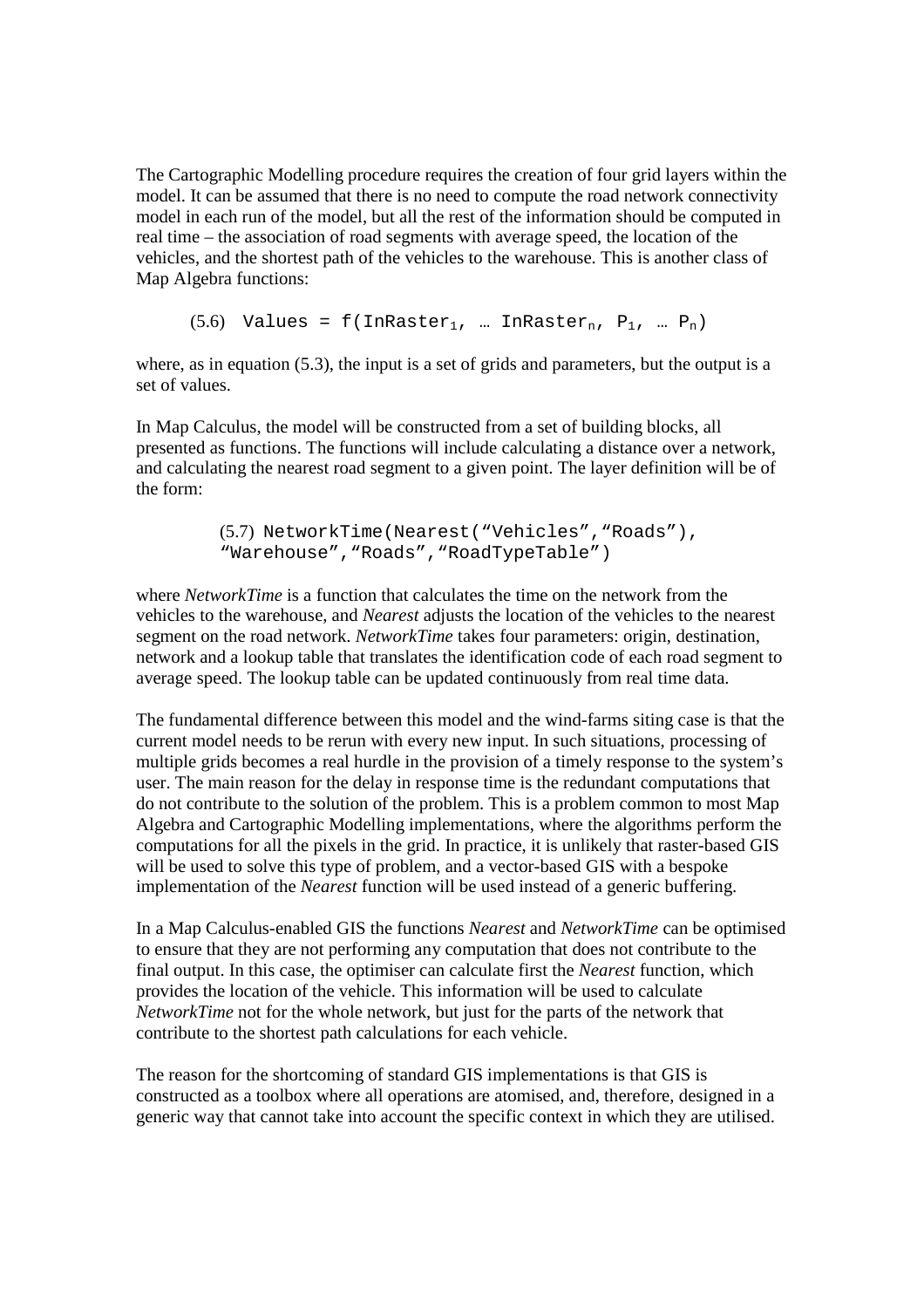In Map Calculus, the final model includes all the building blocks and the system can understand the semantics of the model. This ability will allow the creation of an optimiser that will reduce the number of calculations that are required to solve a specific problem.

### **5.3.2 Dynamic modelling**

The example in the previous section dealt with spatio-temporal problem solving, where the GIS is required to represent information about a dynamic situation in the real world. As explained, the main challenge for the GIS is in handling temporal inputs and the need to process these inputs rapidly. Yet, the final output is static – it represents reality at a given snapshot in time when the inputs were sampled.

In contrast, in dynamic modelling within a GIS, the challenge is to represent a process in which both time and space influence the outcome. When such a process is modelled in a GIS, the ability of the GIS to integrate multiple data sources is invaluable, as it provides the framework for the model, such as the location of various physical features, the areas in which certain conditions apply etc. At the same time, the representation of dynamic phenomena within a GIS is especially challenging, due to the static nature of its data models (Albrecht, 2005).

In recent years, there has been a growth in interest in the representation of dynamic models using Cellular Automata and Agent-Based Modelling (Albrecht, 2005; Couclelis, 2001). However, most of these models are loosely linked to a GIS, and operate in a separate computing environment.

Within GIS, PCRaster (Van Deursen, 1995) provides the clearest implementation of dynamic modelling which is tightly coupled with a fully functional GIS. PCRaster has been developed as a raster-based GIS with dynamic modelling capabilities and integrates a scripting language that was deliberately designed to allow domain experts, who are not necessarily GIS experts, to create their own models (Van Deursen *et al.*, 2000). Noteworthy are PCRaster origins in physical geography with a focus on geomorphology and hydrology, although PCRaster has been used in other application areas. The system's database supports dynamic modelling by providing "…time series indexed on time and location, and by stacks of map layers representing the status of the model at different time steps" (Wesseling *et al.*, 1996).

```
In PCRaster, a dynamic model will be programmed by setting a script that will have the 
following structure (Van Deursen 1995): 
timer BeginTime, EndTime, TimeStep; 
initial InitiateModel; 
dynamic ExecuteModel;
```
The timer statements inform the system about the simulation step by setting values for the beginning of the model run and the end time for the model run (thus, timer 1 20 1 will mean 20 iterations through the model). The initial statement provides instructions for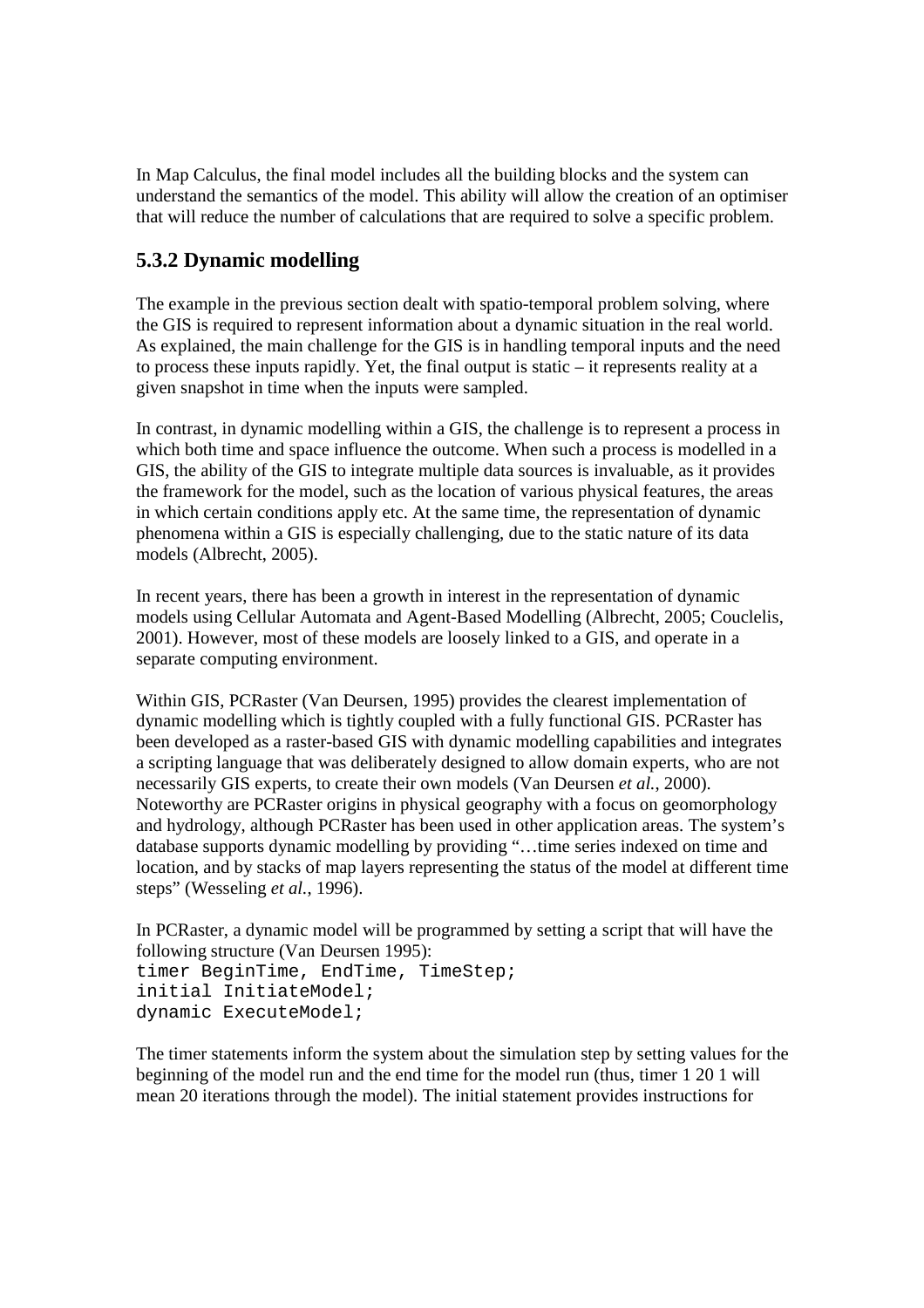setting up the model's environment, while the dynamic part will include the instructions that will be executed at each step of the model run.

To compare the way in which a dynamic model can be executed in a Cartographic Modelling-based system and in Map Calculus, the next simple example will be used. A point-source pollution moves in a straight line, releasing a substance at a steady rate. The environment to which the pollution is released is stable and it spreads in all directions at the same rate. As a result, the pollutant will spread to a larger area, but at a reduced concentration as time passes. The model is depicted in Figure 5.4.



Figure 5.4 – Model of a point-source pollution: the source (rectangle) moves in the direction of the arrow, and releases substance, spreading out as a function of time.

In a system like PCRaster, the model may be implemented in the following way (described here as pseudo-code, and not in PCRaster language):

```
timer 1, 20, 1; 
initial 
# Location – the location of the point-source 
     Location = StartLocation; 
dynamic 
     PollutGrid = Spread(PollutGrid); 
     # SeedPollution – discharge at T0 
     PollutGrid = PollutGrid + Location*SeedPollution; 
     Report PollutGrid; 
     Location = Location(x+dx,y+dy);
```
The core of the process is implemented through a *Spread* function. This function takes a grid, in which there are several cells with a concentration of substance, and spreads the levels of concentration to the neighbouring cells, following predefined rules. In each step of the computation, the *PollutGrid* represents the state of the substance spread at a specific point in time. The last statement advances the computation to the next location of the pollution source.

In Map Calculus, this model will be presented in the following way. The concentration of the pollutant at any given point can be represented in a differential equation, which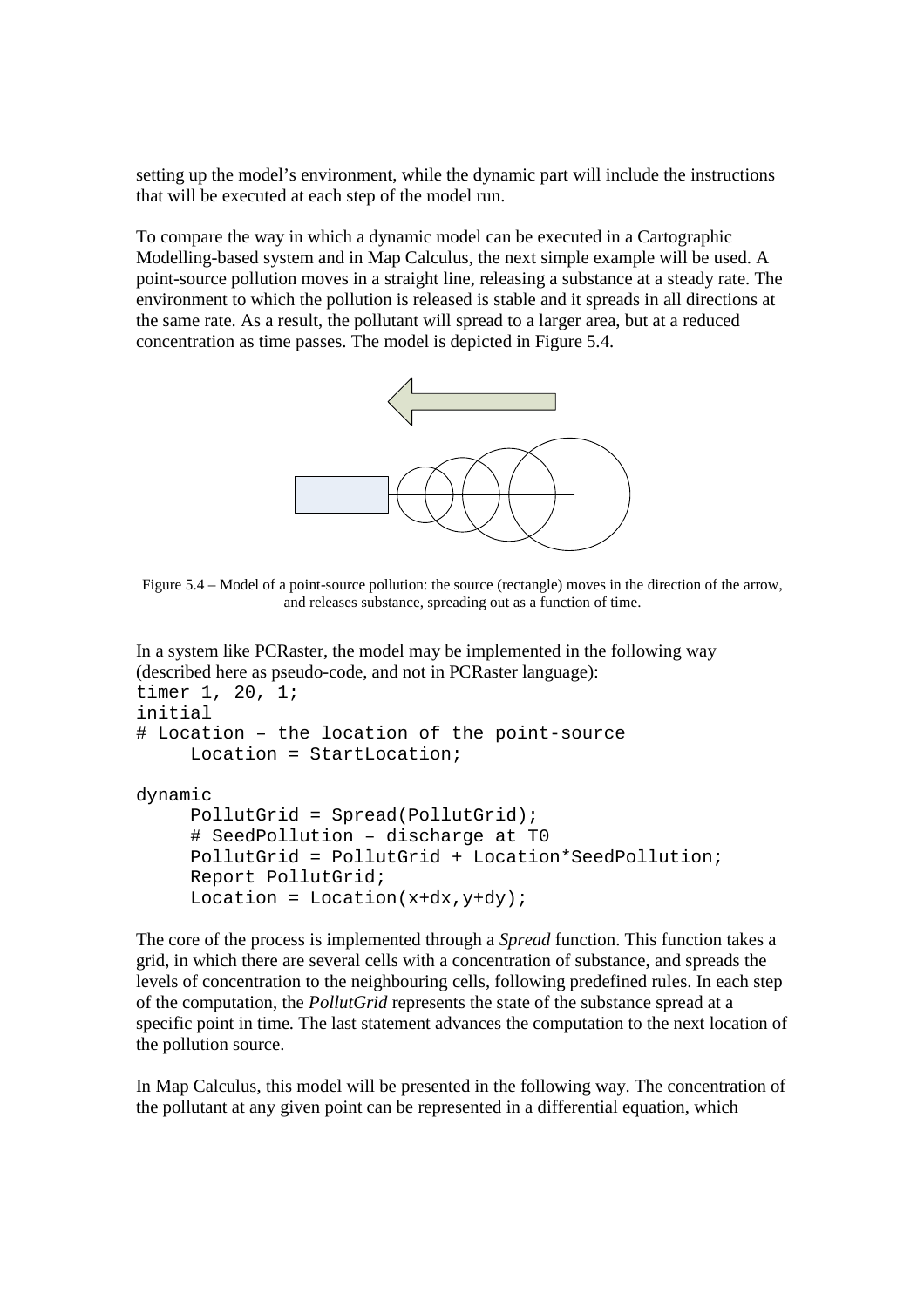describes the concentration of the pollutant at a given location at time T. The definition of the function will be in the form:

```
Function -> "PointsourceSpread" 
 Layer -> "Start location" 
 Parameters -> (T0, InitialConcentration, Speed, Decay)
```
where *PointsourceSpread* is the generic function for the calculation of point-source pollution, and stores the algorithm to solve the differential equation; *"Start location"* describes the point from which the modelling will start; and the parameters describe the start time of the model (*T0*), the discharge concentration, the movement speed and the decay speed of the substance.

When the model is executed, the user is asked to enter the time over which they would like to view the dispersion model. This input, together with the stored parameters, allows the calculation of the concentration values for any location directly from the general equation. This can be done because the differential equation encapsulates the temporal dimension of the model and, therefore, can calculate the model's output for any unit of time that passed from *T0*.

Three aspects are emerging from the comparison of the two methods. They are: the way in which the state of the computation is carried in the system, the handling of the temporal dimension and the output volume.

In Cartographic Modelling, the state of the computation is stored in the grid and not as part of the logic of the model. The state of the system is the description of the environment at each time step. The computational steps of the model deal with the procedures that advance the system from one state to the next – adding more substance as the pollution source progresses, spreading the concentration and moving the source to its next location. These, however, do not reveal anything about the state of the environmental system. Indeed, the state of the system is being carried via the computation in the data structure *PollutGrid*. This grid is acting as the memory of the system. In Map Calculus, the state of the system is explicit. The functional representation holds the information about the environmental process that is being modelled, as well as the specific aspects of the instance – the time in which the discharge started, the level of concentration etc.

As noted in the previous section, the majority of GIS implementations are based on generalised algorithms which do not take into account the specific aspects of the input or the operation. The ability of Map Calculus to take the function and the data set into account opens up the potential for more "intelligent" algorithms which "understand" the nature of the data and the manipulations that the user wishes to apply on them.

The second difference is in the handling of time. Note that in the Cartographic Modelling approach, the *Spread* function is oblivious to the specific time step – it works by spreading substance concentrations across neighbouring cells using a neighbourhood operator which is not influenced by the temporal dimension in an explicit way. This is a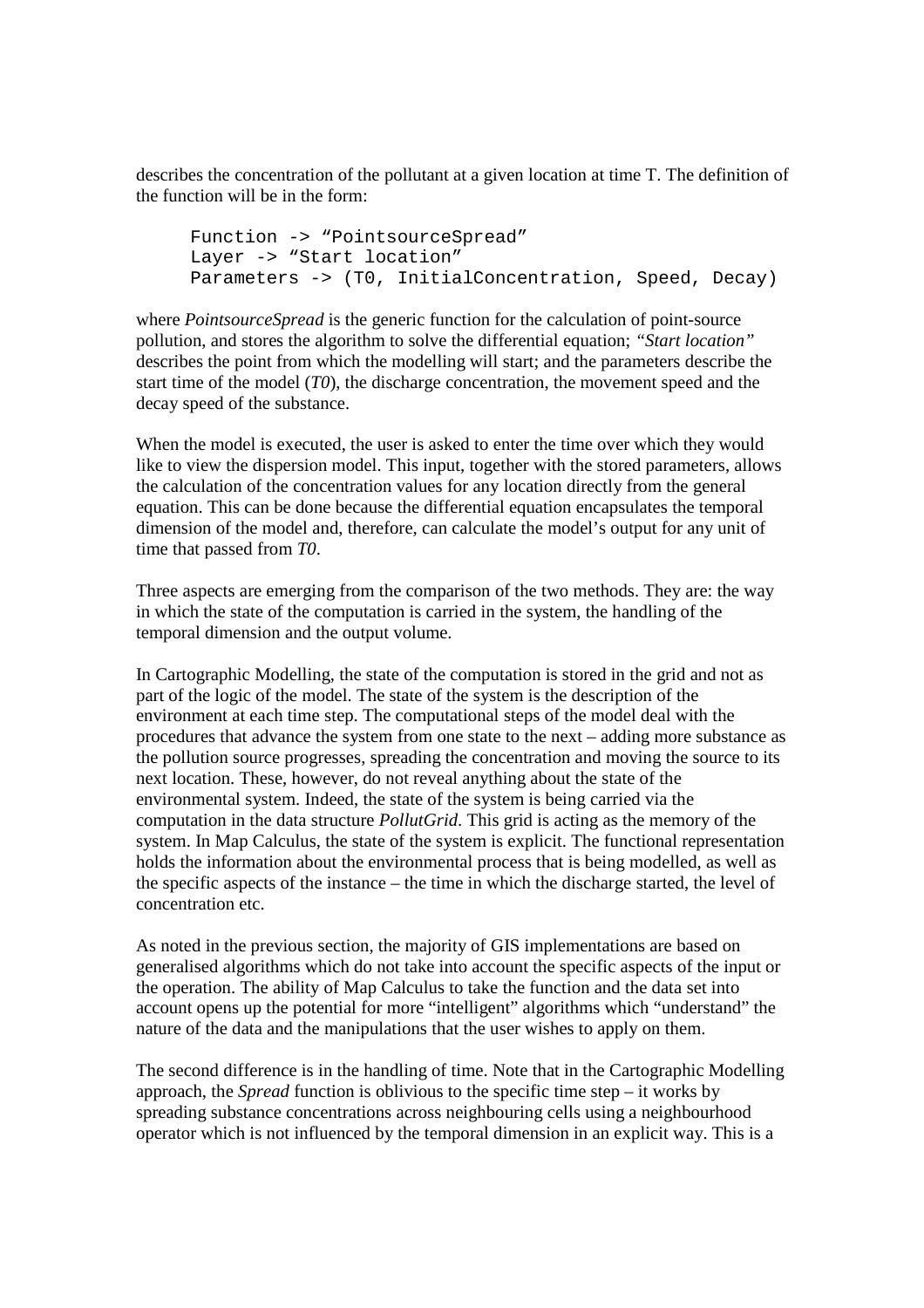good demonstration of Couclelis and Liu's (2000) insight that "…models can predict the future to the extent that they are not about the future. We can indeed predict many aspects of what is to come because events are constrained by several different kinds of determination that are in themselves outside of time" – the implementation of *Spread* is clearly a-temporal. Because the computational steps do not encapsulate the temporal element, it is the data set that stores the state of the system at a given moment, as noted previously. Importantly, the user is forced to use a discrete view of time where the progression from one step to the next occurs in discrete units, each of them presented as a full step of computation.

By contrast, in Map Calculus the temporal aspect is an integral part of the differential equation. Time is expressed explicitly as the difference between T0 and the current time. While Couclelis and Liu (2000) still holds true, as the model itself is deterministic, it is clearly spatio-temporal and linked directly to the mathematical description of the model. Here, the handling of time is as a continuous element, and the user can request the model to produce output for any given point in time.

Finally, the difference in output is noteworthy. In Cartographic Modelling, in each computational step, the user must create an output grid (the *Report* statement in the script) and store it for future reference. The reason for this is that the internal representation of the system's state (*PollutGrid*) is written over in each step, and it is essential to store a description of each step, as otherwise the GIS will need to repeat the full computation from the first step to the place that the user wants to examine (see Wesseling *et al*., 1996, for an example of such an output). In Map Calculus, the calculation is performed in real time, and there is no need to store it, as the system can always produce an output by changing the current time value. Furthermore, it is easy to see that in a Map Calculus-enabled GIS, the user can instruct the system to produce values for a specific time frame automatically and to create animations which are valuable in understanding dynamic processes (Peterson, 1993).

# **5.4. Conclusion and Future Developments**

Map Calculus provides a different way to manipulate layers in a GIS and the comparison of its principles to Map Algebra and Cartographic Modelling demonstrates its advantages over current representations in GIS. It provides an explicit representation of the spatial functions and their manipulation, provides a compact storage of function-based layers, and enables the interrogation of function-based layers at any required resolutions.

Within the context of dynamic GIS, Map Calculus allows easier linkage to rapidly changing inputs and the implementation of a dynamic model where the model is based on differential equations. These aspects will make the GIS more accessible to domain experts, as they can focus on the construction of the model and not on the finding of a way to translate the conceptual model to the constraints of the GIS. PCRaster is already offering such a translation (Van Deursen *et al*., 2000) but is limited by the structural constraints of Cartographic Modelling and Map Algebra. Map Calculus should be seen as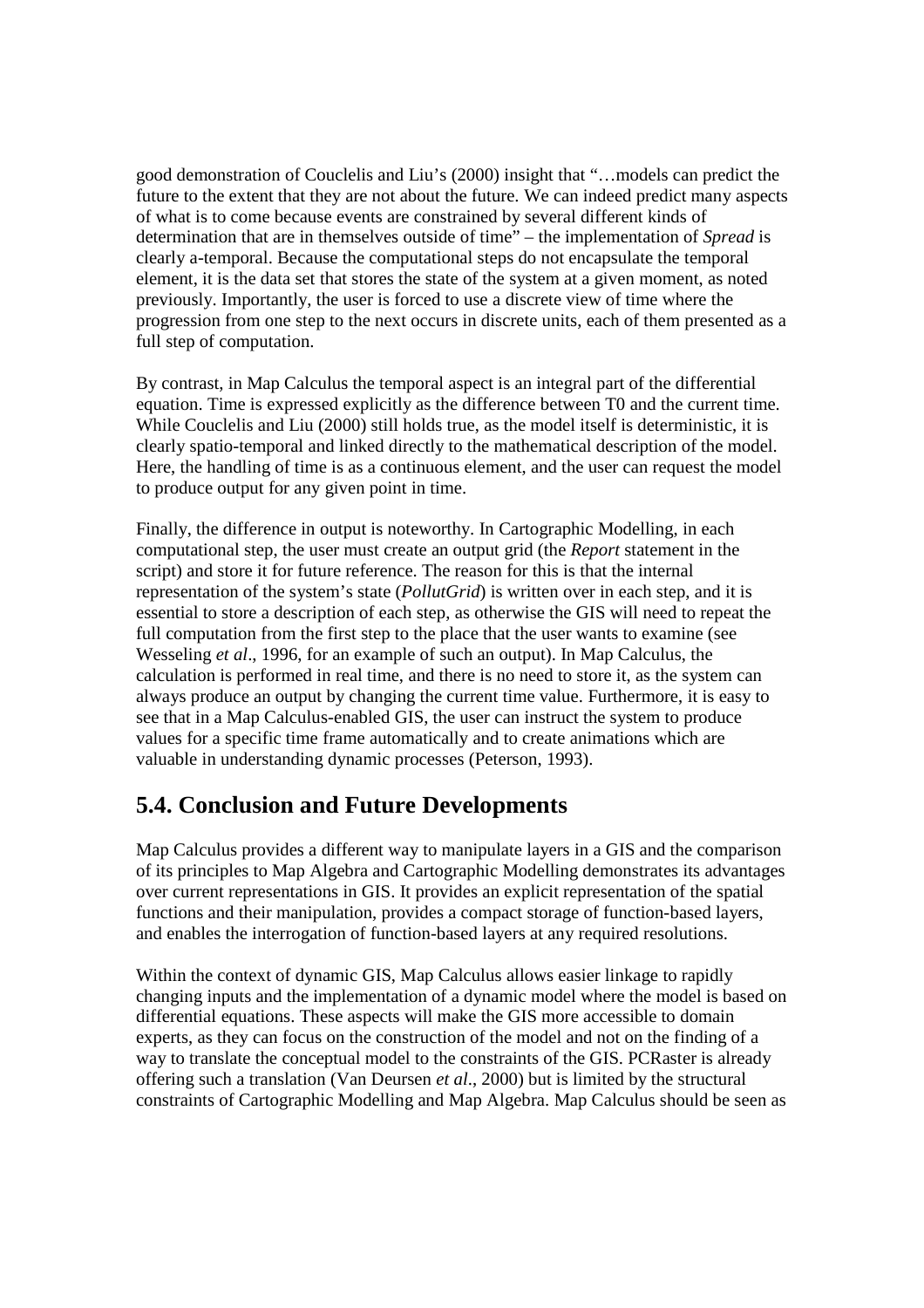the next step in making the GIS accessible to domain experts who are not familiar with GIS.

It is important to remember that Map Algebra and Cartographic Modelling have their own advantages. Of these, the simple and accessible data mode, which is based on the tessellation of the study area, holds a primary position. Indeed, the grid model is now used widely for dynamic models, especially in Cellular Automata models (Couclelis, 2001). Another advantage of these techniques is that the algorithms are simple to implement: the universal grid structure simplifies the processing and provides a clear conceptual framework. Even with the redundant computations, modern implementations provide reasonable response time and they are used for many applications of GIS.

At the same time, Map Calculus poses certain challenges. These include the reformulation of common GIS operators, creation of a function optimiser and consideration of optimal visualisation methods. Once these issues have been solved, Map Calculus can open up new avenues for spatial analysis and applications of Geographical Information Science.

Most importantly, Map Calculus is implemented only as a basic prototype. As such, its ability to handle and manipulate geographical data sets is very limited. A full evaluation of Map Calculus potential in geographical problem solving will be possible only through a full implementation of a system that will support it.

## **5.5. References**

Albrecht, J. (forthcoming) 'Dynamic GIS', In Wilson, J. and S. Fotheringham (ed.) *Handbook of Geographic Information Science,* Blackwell publishers.

Bergougnoux, P. (2000) 'Editorial: A Perspective on Dynamic and Multi-Dimensional GIS in the 21st Century', *GeoInformatica* vol. 4, no. 4, pp. 343-348.

Couclelis, H. and Liu, X. (2000) 'The Geography of Time and Ignorance: Dynamics and Uncertainty in Integrated Urban-Environmental Process Models'. In Proceedings, GIS/EM4 Conference: www.Colorado.edu/research/cires/Banff/upload/136. Last accessed: 20th June 2005.

Couclelis, H. (2001) 'Model Frameworks, Paradigms, and Approaches', In Clarke, K.C. Parks, B.E. and Crane M.P. (ed.) *Geographic Information Systems and Environmental Modeling*, New York: Prentice Hall, pp. 34-48.

Egenhofer, M. J. and Golledge, R. G., (1998) *Spatial and Temporal Reasoning in Geographic Information Systems*. New York: Oxford University Press.

ESRI (2004) *What is the maximum size a grid can be?* http://support.esri.com/search/kbdocument.asp?dbid=14575 last accessed 25th November 2004.

Goodman, A. (1985) *Surface Analysis: a Structured Bibliography*, Working paper 17, Department of Geography, Monash University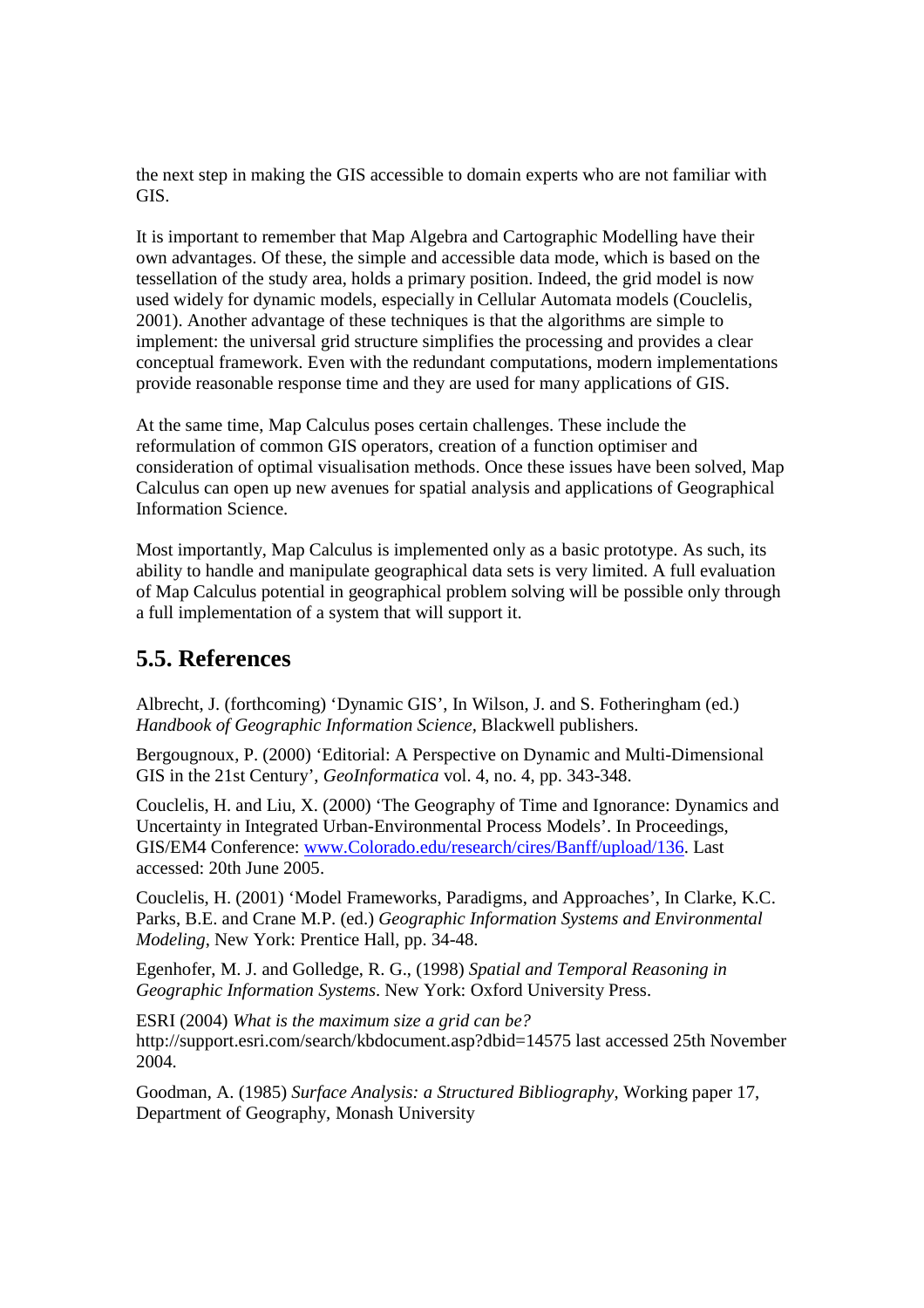http://www.deakin.edu.au/~agoodman/publications/biblio/surfacebiblio.html last accessed 1st August 2002.

Haklay, M. (2004) 'Map Calculus in GIS: a Proposal and Demonstration', *International Journal of Geographical Information Science (IJGIS),* vol. 18**,** no. 1, pp. 107-125.

Laurini, R. (2001) 'Real Time Spatio-Temporal Database', *Transactions in GIS,* vol. 5, no. 2, pp. 87-97.

Longley, P., Goodchild, M., Maguire, D. and Rhind D. (2001) *Geographical Information Systems and Science*. New York: Wiley.

Park, S. and Wagner, D. F. (1997) 'Incorporating Cellular Automata Simulators as Analytical Engines in GIS' *Transactions in GIS*, vol. 2, no. 3, pp. 213-231.

Peterson, M.P. (1993) 'Interactive Cartographic Animation' *Cartography and Geographic Information Systems*, vol. 20, no. 1, pp. 40-44.

Shepard, D. (1968) 'A Two-Dimensional Interpolation Function for Irregularly Spaced Data' *Proceedings 23rd ACM National Conference*, pp. 517-524.

Tomlin, C.D. and Berry, J.K. (1979) 'A Mathematical Structure for Cartographic Modeling in Environmental Analysis' *Proceedings of the Annual Meeting of the American Congress on Surveying and Mapping and the American Society of Photogrammetry*, Falls Church, VA. pp. 269-283

Tomlin, D. (1990) *Geographic Information Systems and Cartographic Modelling*. Englewood Cliffs: Prentice Hall.

Van Deursen, W.P.A. (1995) *Geographical Information Systems and Dynamic Models: Development and Application of a Prototype Spatial Modelling Language*. Doctoral dissertation, Utrecht University, NGS 190.

Van Deursen, W.P.A., Wesseling, C.G. and Karssenberg, D. (2000) *How do we Gain Control over GIS technology?* Proceedings of the 4th International Conference on Integrating GIS and Environmental Modeling, 2–8 September, Banff, Canada. http://www.colorado.edu/research/cires/banff last accessed: 20th June 2005.

Wesseling, C. G., Van Deursen, W. P. A. and Burrough, P. A. (1996) *A Spatial Modelling Language that Unifies Dynamic Environmental Models and GIS*, in Proceedings, Third International Conference/Workshop on Integrating GIS and Environmental Modeling, Santa Fe, NM, 21-26 January 1996. Santa Barbara, CA: National Center for Geographic Information and Analysis (CD-ROM).

Worboys, M. and Duckham, M., 2004. *GIS – A Computing Perspective*, 2<sup>nd</sup> Ed., Boca Raton: CRC Press.

#### **Biography**

Dr Muki Haklay is a lecturer in Geographical Information Science in the Department of Geomatic Engineering at UCL. Dr Haklay holds a Ph.D. in Geography from UCL, an M.A. in Geography and a B.Sc. in Computer Science and Geography from the Hebrew University of Jerusalem. His research interests include public access to environmental